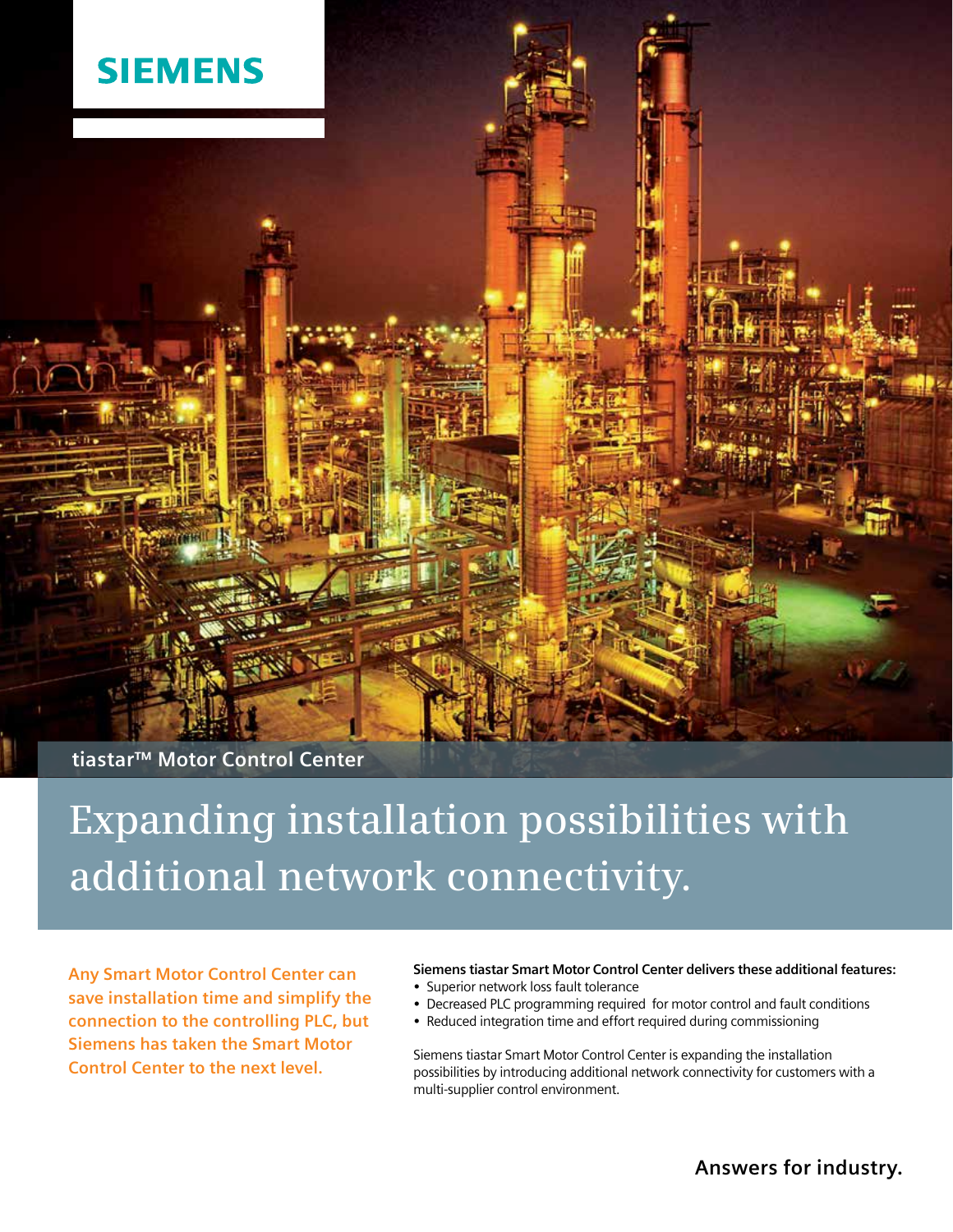## **Siemens Smart Motor Control Center**

Siemens is the only company that can provide you with a Smart Motor Control Center utilizing the unique features of the SIMOCODE Overload Controller containing these features:

• Motor control and fault protection programming is contained in the overload, not in the PLC. In addition, the overload is not powered from the network connection.

Loss of the network scanner, the PLC, or network power does not eliminate the operation of the motor or overload. This is true redundancy of control.

 Placing the motor operation programming in the overload means eliminating engineering and programming time required for motor control and protection functions in the controlling PLC or DCS system.

 Additional digital I/O is available for local start/stop functions.

 The local start/stop control does not have to go to the PLC for programming and evaluation. It may be wired directly to the overload in the motor control center bucket, and using the programmability of the overload, provide proper control of the motor in local mode.



 This contributes to additional engineering, programming, and installation savings by removing wiring and programming to the controlling PLC and DCS.

• Available local control station.

The local control station reduces integration time even more by eliminating the need for installation and wiring of lights and pushbuttons.

# **Siemens networking**

Siemens is the only company that can provide you with two industry standard internal networks for control of the motor control center:



• AS-Interface (ASi)

 A two-wire, low-cost network with bit level information only. No analog information is provided to the master controller.

• Profibus

 A full-featured fieldbus allowing significant analog and digital data to be passed between members on this network. This is the fastest and most robust non-Ethernet based fieldbus on the market today.

• Flexible offering

 Based on the application, and customer requirements, the Smart Motor Control Center may also be wired internally either with ASi or Profibus or both.

The customer may choose to control the Smart Motor Control Center via a Siemens PLC or DCS system, or they may choose to install a Profibus network scanner in their desired network control PLC for maximum speed, power, and flexibility.

The Smart Motor Control Center may be supplied with a variety of gateways to allow the customer to control the motor control center from their native network.

# **Multi-vendor control environment**

Todays control environment can be difficult to maintain. There is constant pressure to replace obsolete technology and processes with new systems capable of higher levels of productivity and reduced maintenance time and effort.

In addition, over the operating life of many facilities, there have been previous upgrades that have not been from the same vendor, or even if from the same vendor, the underlying technology has been replaced and upgraded.

This creates a production environment that has multiple vendors with competing technologies and networking standards. These systems often have minimal or no integration, and integrating new or additional vendors into all of these networks has become increasingly difficult. This leads to many facilities becoming locked into a single supplier of their control components and technology regardless of the availability of newer, higher-level technical features.

Siemens recognizes this difficult integration environment, and understands that customers need simple integration solutions for upgrading existing industrial facilities.

# **Siemens gateway offering**

Siemens is confident of the power and flexibility of our system that utilizes the open Profibus network. We believe that once you try our system out, you will be confident, too.

However, Profibus networking may not be an option in many existing facilities today, so Siemens is offering a way to connect the Siemens Smart Motor Control Center Profibus network to the fieldbus that is already installed in your facility.

Siemens is now capable of supplying a tiastar Smart Motor Control Center containing a gateway that allows connectivity between Siemens feature rich Profibus network technology and other vendors' competing fieldbus technology.

The Siemens tiastar Smart Motor Control Center is supplied with either feature rich Profibus networking or simple ASi networking. The network installed in the motor control center is pre-terminated, pre-tested, and allows fast connection and commissioning with Siemens PLCs.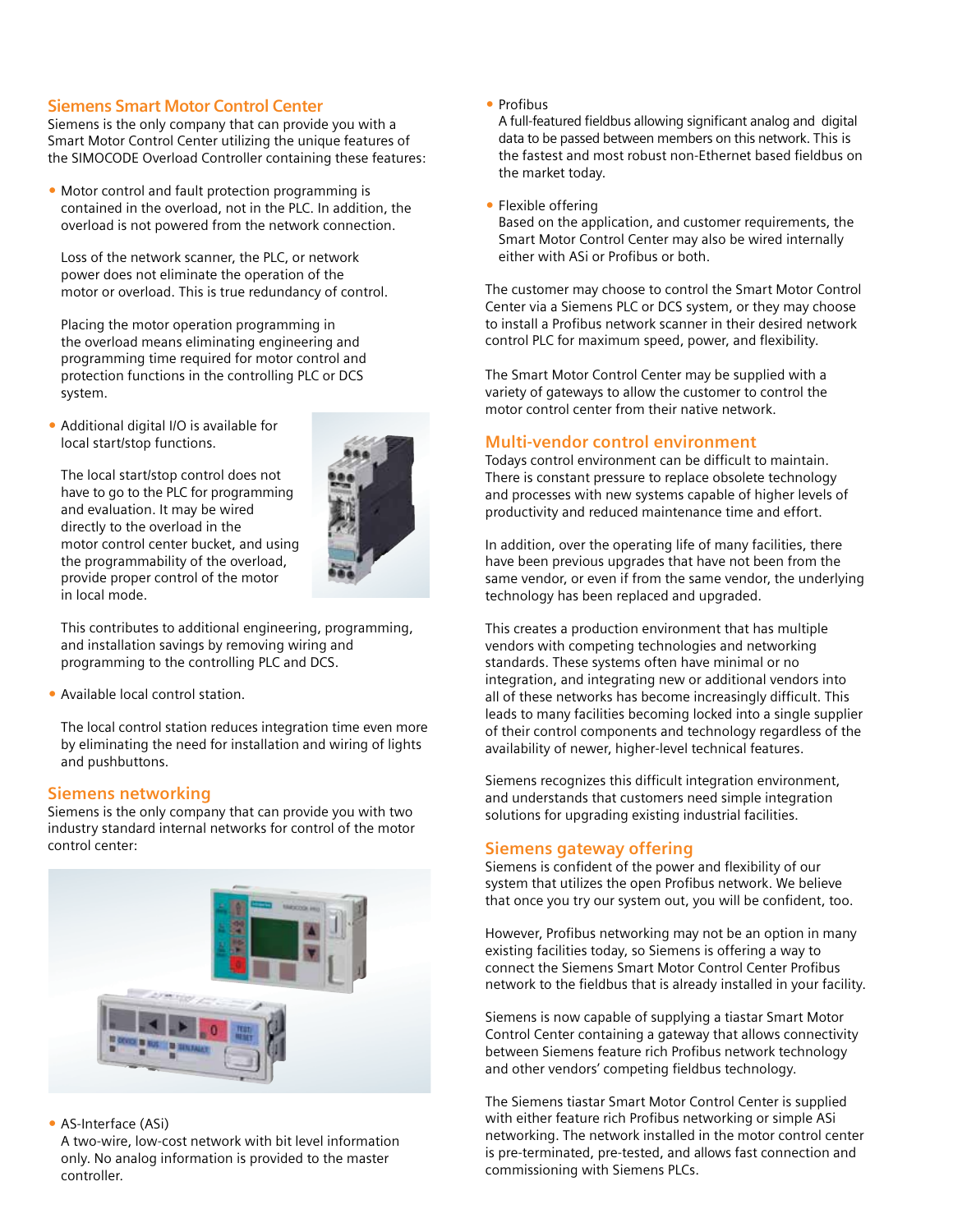Customers can specify one of four custom network interface gateways. The current networks that have qualified gateway solutions are:

- DeviceNet™ Modbus RTU (RS232 Serial)
- Ethernet/IP™ Modbus TCP
- 

This gateway is then installed in a twelve inch bucket in the motor control center, and pre-configured for the motor control center it is installed with.

This allows the customer to make a single network drop (connection) on their existing network to the motor control center. An motor control center order that is beyond 24 networked nodes, may require more than one gateway, and therefore require additional nodes on the customer network.

A Siemens supplied gateway between one of the four defined networks and the Smart Motor Control Center Profibus network backbone will consist of the following equipment:

- A twelve inch removable bucket
- A gateway pre-configured for the Profibus networking installed in the Smart Motor Control Center

Customers will be supplied with a document containing the network map of the input and output addressing of all of the devices to their native network.

In addition, a manual with configuration instructions for all of the gateways available for order will be included, allowing the customer to re-configure the supplied gateway as required by the application.

#### **Additional ways to Integrate Profibus**

Siemens has tested multiple Profibus scanner cards from various manufacturers to insure that they properly control and integrate with a Siemens tiastar Motor Control Center.

#### List of suppliers that provide Profibus network scanners:

| <b>Controlling PLC</b>                                                                                                                   |                        |  |
|------------------------------------------------------------------------------------------------------------------------------------------|------------------------|--|
| <b>Manufacturer</b>                                                                                                                      | <b>Part number</b>     |  |
| <b>Rockwell Automation ControlLogix PLC</b>                                                                                              |                        |  |
| ProSoft Technology, Inc.<br>1675 Chester Avenue<br>Fourth Floor<br>Bakersfield, CA 93301<br>Tel: +1 661-716-5100<br>Fax: +1 661-716-5101 | MVI56-PDPMV1           |  |
| <b>Daniel Woodhead Company</b><br>3411 Woodhead Drive<br>Northbrook, IL 60062<br>Tel: +1 800-225-7724<br>Fax: +1 800-544-3211            | <b>SST-PFB-CLX-RLL</b> |  |
| <b>Rockwell Automation CompactLogix PLC</b>                                                                                              |                        |  |
| Hilscher North America, Inc.<br>Suite 100<br>2443 Warrenville Road<br>Lisle, IL 60532<br>Tel: +1 630-505-5301<br>Fax: +1 630-505-7532    | <b>RIF 1769-DPM</b>    |  |
| <b>Schneider Electric Modicon Quantum PLC</b>                                                                                            |                        |  |
| ProSoft Technology, Inc.<br>1675 Chester Avenue<br>Fourth Floor<br>Bakersfield, CA 93301<br>Tel: +1 661-716-5100                         | <b>PTQ-PDPMV1</b>      |  |

Fax: +1 661-716-5101